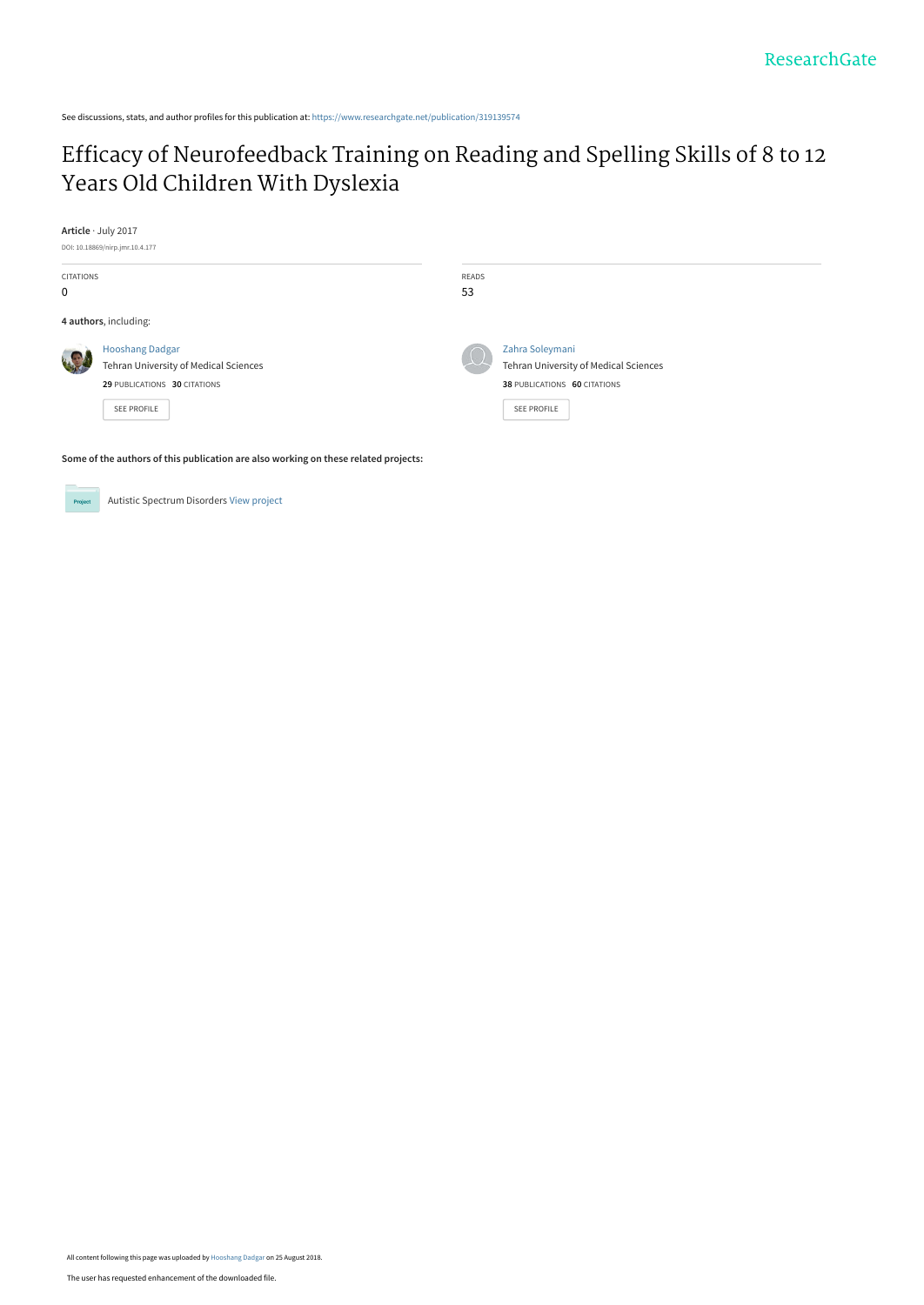# **Research Paper: Efficacy of Neurofeedback Training on Reading and Spelling Skills of 8 to 12 Years Old Children [CrossMark](https://crossmark.crossref.org/dialog/?doi= 10.18869/nirp.jmr.10.4.177) With Dyslexia**

#### **Shekoofeh Raesi1 , Hooshang Dadgar2\*, Zahra Soleymani<sup>3</sup> , Vahideh Hajjeforoush<sup>4</sup>**

*1. MSc. Student, Department of Speech Therapy, School of Rehabilitation, Tehran University of Medical Sciences, Tehran, Iran.*

*2. PhD Candidate, Department of Speech Therapy, School of Rehabilitation, Tehran University of Medical Sciences, Tehran, Iran.*

*3. Assistant Professor, Department of Speech Therapy, School of Rehabilitation, Tehran University of Medical Sciences, Tehran, Iran.*

*4. MSc., Department of Psychology, Faculty of Psychology and Education, Tehran University of Medical Sciences, Tehran, Iran.*



**Citation:** Raesi Sh, Dadgar H, Soleymani Z, Hajjeforoush V. Efficacy of Neurofeedback Training on Reading and Spelling Skills of 8 to 12 Years Old Children With Dyslexia. Journal of Modern Rehabilitation. 2016; 10(4):177-184. https://doi. org/10.18869/nirp.jmr.10.4.177

: **<https://doi.org/10.18869/nirp.jmr.10.4.177>**

**Received:** 22 Apr. 2016 **Revised:** 17 Jun 2016 **Accepted:** 03 Aug. 2016

# **Article info: A B S T R A C T**

**Introduction:** Progress in understanding dyslexia has led to the discovery of abnormal brain waves in the areas related to reading skill. It seems that improving the function of these areas by regulating their waves is helpful for reading process. This study aimed to investigate the efficacy of neurofeedback training (NFT) in improving children's reading difficulties.

**Material and Methods:** This was a single-subject experiment with A-B-A design. Four dyslexic boys (age range 8-12 years) received twenty 30-minute sessions of NFT three times a week to reduce their theta and delta waves at F7 and increase their beta wave at T3. Their accuracy, speed, reading comprehension, and spelling skill were assessed using Name reading test before, during, and one month after treatment. Data analysis was done by reliable change index, mean percentage improvement, and effect size. Also results were displayed by graphs.

**Results:** The results showed clinically significant improvement regarding the accuracy and comprehension reading as well as spelling after NFT. Reliable changes  $(P< 0.05)$  and the effect size above the effective surface (Cohen's d>2.87) refer to significant improvement of these skills. However speed reading increased in two subjects, but the effect size for the first and second participant was negative (Cohen's d<0).

## **Keywords:**

Neurofeedback, Reading skill, Dyslexia

**Conclusion:** The results suggest that 20 sessions of NFT improves the spelling, accuracy, and comprehension reading. It seems that the increased attention (due to the reduction of theta and delta waves) and performance tuning at T3 was effective in improving these skills. However, increase in speed reading may require more sessions.

**\* Corresponding Author:**

*Hooshang Dadgar, PhD Candidate*

*Address: Department of Speech Therapy, School of Rehabilitation, Tehran University of Medical Sciences, Tehran, Iran. Tel: +98 (21) 77533939 E-mail: hdadgar@tums.ac.ir*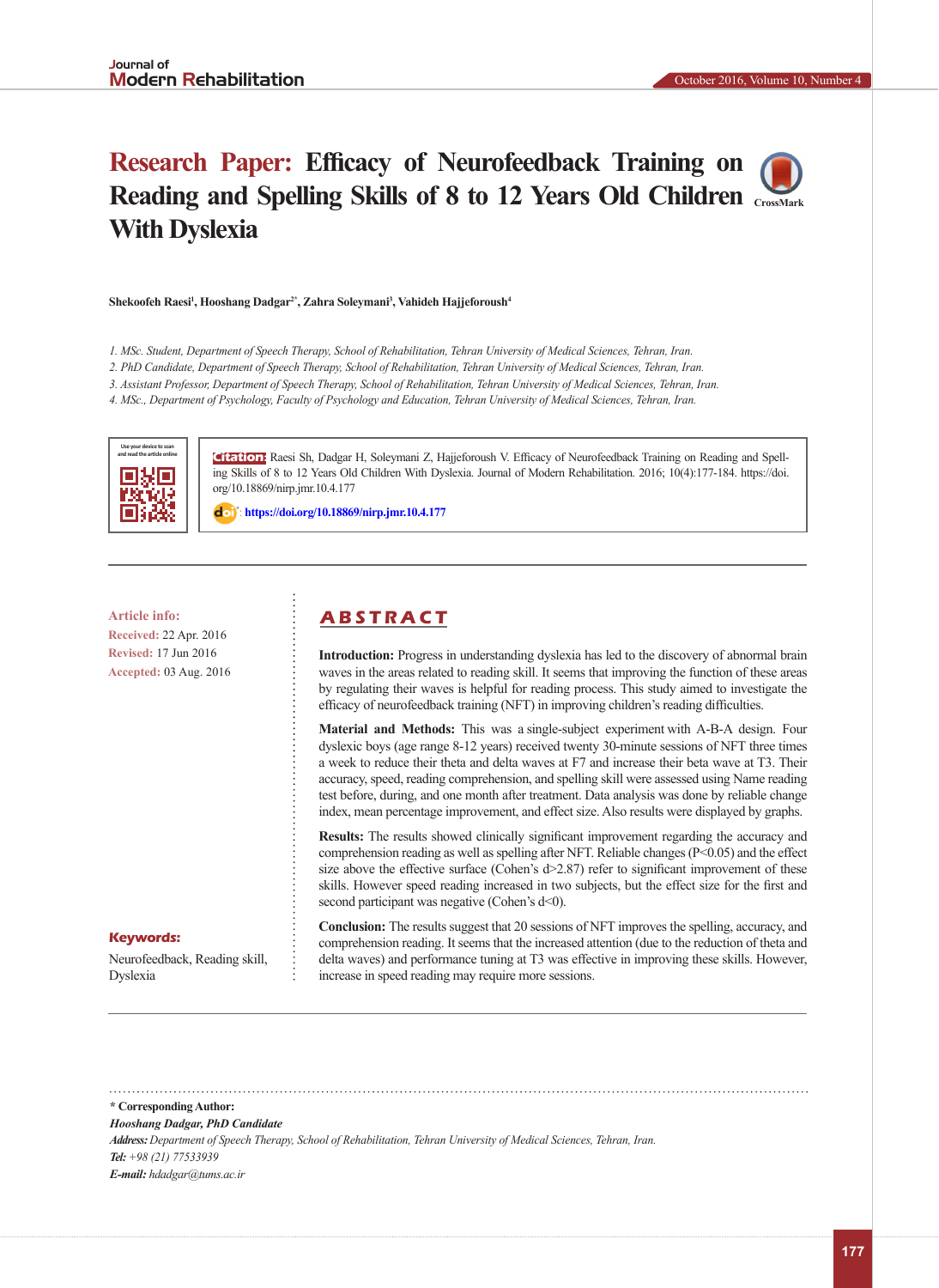# **1. Introduction**

evelopmental dyslexia is a significant disorder prevalently occurs in children with learning disability. This problem characterized with difficulty in learning to read and weakness in spelling that cannot be justified by cognitive deficits, sensory impairment, lack **D**

of motivation, or adequate training  $[1, 2]$  $[1, 2]$  $[1, 2]$ . Because of the key role of reading in the learning process, untreated reading and spelling difficulties results in educational and academic failure.

Many researchers consider dyslexia as a disorder with neurological basis and most of them believe that the main problem in these patients relates to a functional impairment in the brain mechanisms for language and particularly in components that are responsible for phonological analysis [\[3\]](#page-7-2). Some of these areas include superior temporal gyrus that plays an important role in integration of letters/sounds and inferior frontal lobe which is involved in phonological segmentation and combination [\[4-8\]](#page-7-3).

Numerous studies have reported anatomical and functional differences in this language network [\[9\].](#page-7-4) Neuroimaging studies pointed to functional differences, including increased activity in inferior frontal lobe and lower activity, especially in the temporal lobe as well as weak coordination between inferior frontal lobe and superior temporal gyrus [\[10\]](#page-7-5). Difficulties in phonological processing are associated with dysfunction of these areas as a result of structural differences [\[11-13\]](#page-7-6).

Electroencephalography (EEG) findings also indicate differences in brain function by measuring brain waves in the left hemisphere language areas between children with reading disabilities and normal children. Arns, Peters, Breteler, and Verhoeven [\[14\]](#page-7-0) reported a significant increase of slow-wave activity (delta and theta) in the frontal and temporal regions in children with dyslexia. Rippon and Brunswick [\[15\]](#page-8-0) referred to increased level of theta waves in frontal during a phonological processing task compared to normal as well as the lack of increased beta wave in temporal lobe during reading with difficult levels in dyslexic group compared to normal individuals was reported by Norman and Walker  $[16]$ .

Klimesch, Doppelmayr, Wimmer, Gruber, Röhm, Schwaiger, and Hutzler (2001) [17] reported the ability to process and select words and numbers in specific areas of the brain identified by beta wave activity. They suggested that activity of beta wave indicates integration grapheme–phoneme just in normal group. However increased activity of theta wave could be due to low active task engagement. This band wave is also considered as an indicator of verbal working memory acting during cognitive processing in a number of recent studies. Efforts to reduce theta band can be associated with improved cognitive skills [\[18\]](#page-8-2).

The results of neuropsychological rehabilitation suggest that improvement in behavior may require a direct change in brain function. As a result, these changes appear as positive behavior modification [\[19\]](#page-8-3). Therefore, wave training can provide the opportunity beyond the traditional cognitive therapy to improve reading difficulties in this population. Neurofeedback is a non-invasive method that through modification and adjustment of brain waves, works as a new therapeutic tool for enhancing cognitive function in brain-related conditions, such as specific learning disorder (Dyslexia) [\[20\]](#page-8-4).

According to Thornton and Carmody [\[10\]](#page-7-5), findings on the efficacy of neurofeedback are insufficient, especially for reading disorder. However, some studies have reported the effectiveness of neurofeedback training to reduce reading errors and improvement in working memory, visual memory, attention and timing of cognitive processes, as essential functions of reading-spelling skills in children with dyslexia [\[21-25\]](#page-8-5).

A study on 12 children with dyslexia has proved that this method improves comprehension and speed reading, while the use of neurofeedback training by Breteler et al. [\[26\]](#page-8-6) on dyslexic children showed no improvement in reading ability [\[16\]](#page-8-1). Due to inconclusive results of research in this field and the insufficiency of common treatments for dyslexia, more research is required in this field to find better treatments for this group of children. Therefore, this study was conducted to evaluate the effect of neurofeedback training (NFT) on relieving the problems of spelling, accuracy, speed, and comprehension reading.

# **2. Materials and Methods**

# **Participants**

Four male children with dyslexia were recruited from the Learning Disability centers in Tehran. According to these centers medical information, the children had no history of any neurological, emotional disorder and sensory problems such as uncompensated visual impairments and hearing disorders. Reading disorder was confirmed based on reading disability test, teacher reports and normal Intelligent Quotient (IQ) (Wechsler Intelligence Scale for Children-IV). Participants' age ranged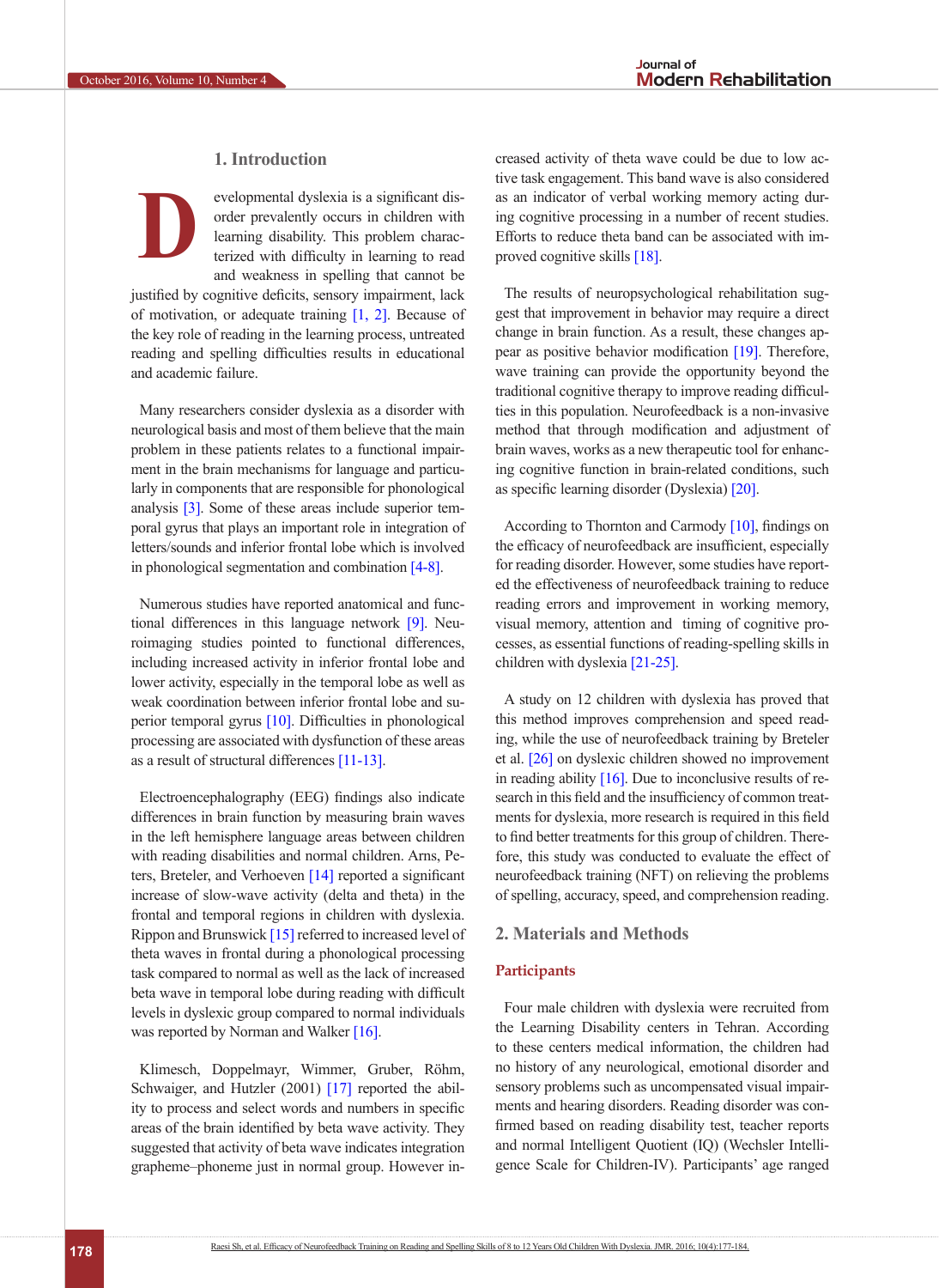from 8 to 12 years and all of them were monolingual. The necessary information was provided to children's parents to take their consent forms. Then appropriate information regarding research was explained to children to encourage their participation in the research [\(Table 1\)](#page-3-0).

# **Procedure**

The research design was A-B-A single-subject. Before the intervention, speed, accuracy, and comprehension reading and spelling skills of the children were measured 3 times in 3 weeks and the first results were recorded on the baseline (phase A). Then, during the intervention (phase B), each participant received 20 sessions of NFT as the independent variable. Sessions were held three times a week and each session took about 30 minutes. During the sessions, visual feedbacks were used for training after 2 minutes baseline with eye open (as, no feedback offered). At the seventh,  $14<sup>th</sup>$ , and  $20<sup>th</sup>$  treatment sessions, spelling, accuracy, speed and comprehension reading of the children were measured again to determine their progress. One month after completion of intervention, these variables were measured again in follow-up (phase A).

The training protocol was designed to increase beta wave (18-15 Hz) at T3 and reduce theta (4-8 Hz) and delta (1-4 Hz) waves at F7 according to studies by Walker and Norman, (2006), Rippon and Brunswick (2000), Arns et al. (2007) [\[14-16\].](#page-7-0) Each session included 2 minutes baseline and the first 15 minutes of training to increase the beta at T3 then 2 minutes baseline and 15 minutes of training to reduce the delta and theta at F7.

#### **Measurements**

The standard text of name reading test, was used to assess dependent variables of speed, accuracy, and comprehension reading. This standard reading test consists of ten subtests and determines the dyslexia for grades 1 to 5. Also to check the number of spelling errors used

<span id="page-3-0"></span>**Table 1.** Participants history

the spelling test in the baseline, during the treatment and post-treatment phase [\[27\].](#page-8-7) Measuring brain waves (beta, theta, and delta) in T3, F7 areas and providing feedbacks during treatment sessions done by Nexus-10 neurofeedback hardware system with Bio Trace software. There is no reliable and valid measurement for assessment of spelling at grade 5 in Persian. However, spelling analysis was not done for case 4.

## **Statistical analysis**

According to the case-study design, to determine the statistical relationship, visual analysis of graphs, mean, standard SDs, mean percentage improvement, and reliable change index were calculated for the baseline, treatment, and follow-up sessions, also to view the effect of the treatment, the Cohen guidelines for the d statistic was used [\[15,](#page-8-0) [28\]](#page-8-8).

# **3. Results**

#### **Reading ability**

[Figures 1](#page-4-0) shows the participants' performance in three skills of accuracy, speed and reading comprehension during baseline, treatment and follow-up phases of the study. As seen in [Figure 1A](#page-4-0), reading comprehension in all participants has increased compared to baseline phases following NFT. Progression of speed reading is also observed in the participant 3 and 4, while demonstrates a negative slope for the participant 1 and near 0 in participant 2 according to th[e Figure 1B](#page-4-0). Also, visual analysis of the results revealed that all but one participant displayed an increase in the percentage of correct words during the 20 sessions of NFT relative to the baseline. However, improvement of the accuracy reading in participant 1 had a fluctuating mode. As seen, his scores of accuracy reading declined during the first nine sessions of the treatment but in following sessions, a recovery process was observed and remained well up to a month after the treatment.

| Participant |        |        |        | Intelligence |                                        | <b>History of</b>             |                           |  |
|-------------|--------|--------|--------|--------------|----------------------------------------|-------------------------------|---------------------------|--|
|             | Age, y | Gender | Grade  | Quotient     | <b>Neurological</b><br><b>Problems</b> | Emotional<br><b>Disorders</b> | <b>Sensory</b><br>Problem |  |
| Case 1      | 8      | Male   | Second | Normal (95)  | $\overline{\phantom{a}}$               | $\qquad \qquad -$             | $\overline{\phantom{a}}$  |  |
| Case 2      | 8      | Male   | Second | Normal (100) | $\overline{\phantom{a}}$               | $\overline{\phantom{a}}$      | $\overline{\phantom{a}}$  |  |
| Case 3      | 9      | Male   | Third  | Normal (100) | $\overline{\phantom{a}}$               | $\qquad \qquad -$             | $\overline{\phantom{a}}$  |  |
| Case 4      | 11     | Male   | Fifth  | Normal (105) | $\overline{\phantom{a}}$               | $\overline{\phantom{a}}$      | $\overline{\phantom{a}}$  |  |

**JMR**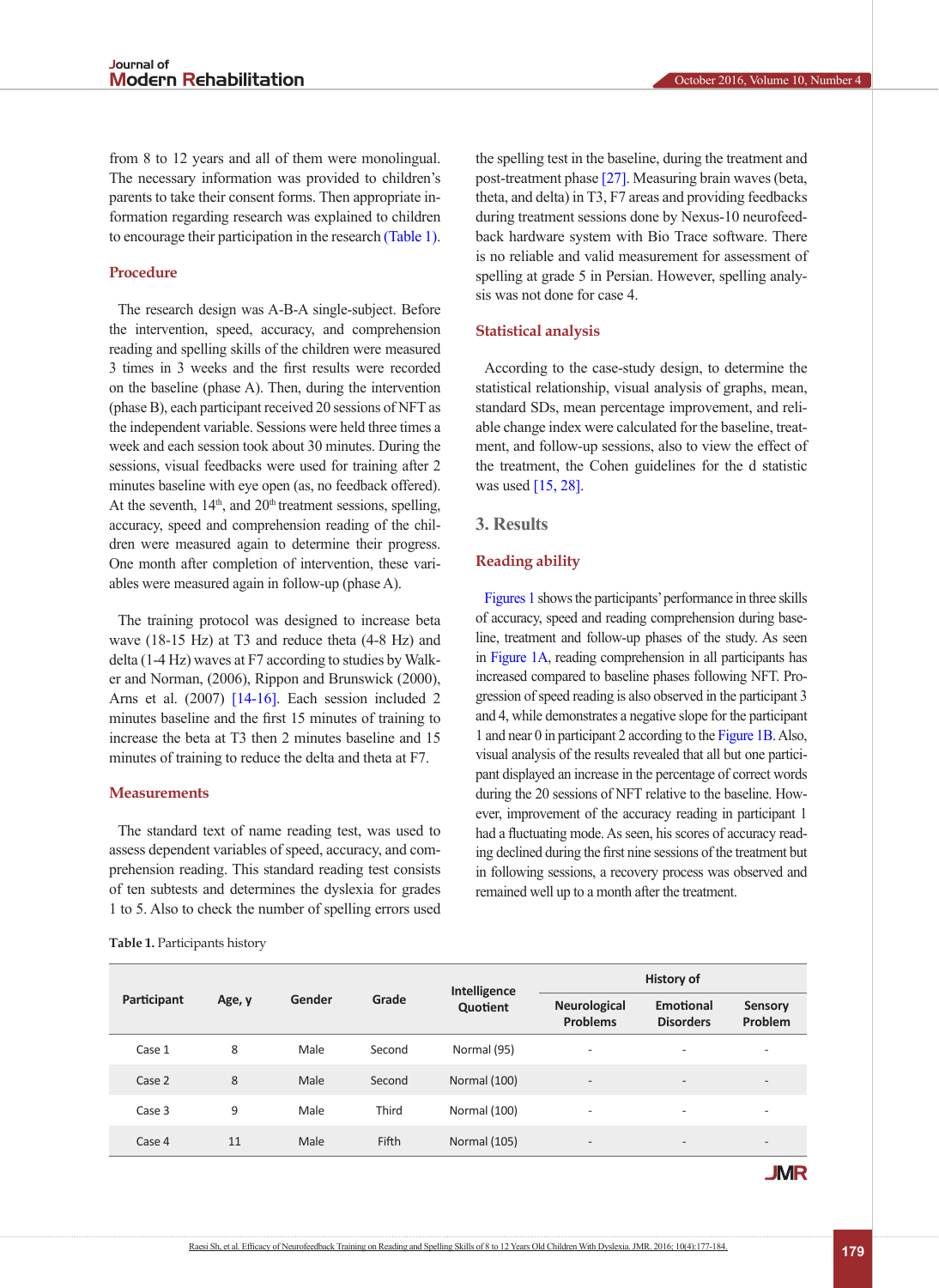The result of significant clinical changes methods also implies the effectiveness of NFT on reading comprehension. So that the effect size by using Cohen's d was calculated between 4.09 and 8.09 for this variable; considering large effect size in single case studies (2.87), this range (4.09 to 8.09) reveals the high rate of change and improvement. The effect size obtained for the speed reading in participants 1 and 2 (9.38 and 6.40) was significant but the effect size for the first and second participants was negative.

For accuracy of reading, the effect size was calculated from 2.20 to 6.61; participant 1 had the lowest level of effectiveness. [Tables 2](#page-5-0), [3](#page-5-1) [and 4](#page-6-0) present that mean, SD, MPI, RCI, and Cohen's d value for speed, comprehension, and accuracy reading in all participants. The participants increased their reading comprehension skill in magnitude from 24.60% to 49.05%, and maximum of improvement for speed reading was 49.39%. The minimum and maximum improvements in accuracy reading were found to be 5.65% and 23.48%, respectively. The percentage of improvement



<span id="page-4-0"></span>**Figure 1.** Pattern of reading ability changes across baseline, treatment, 1-month follow-up assessments

**JMR**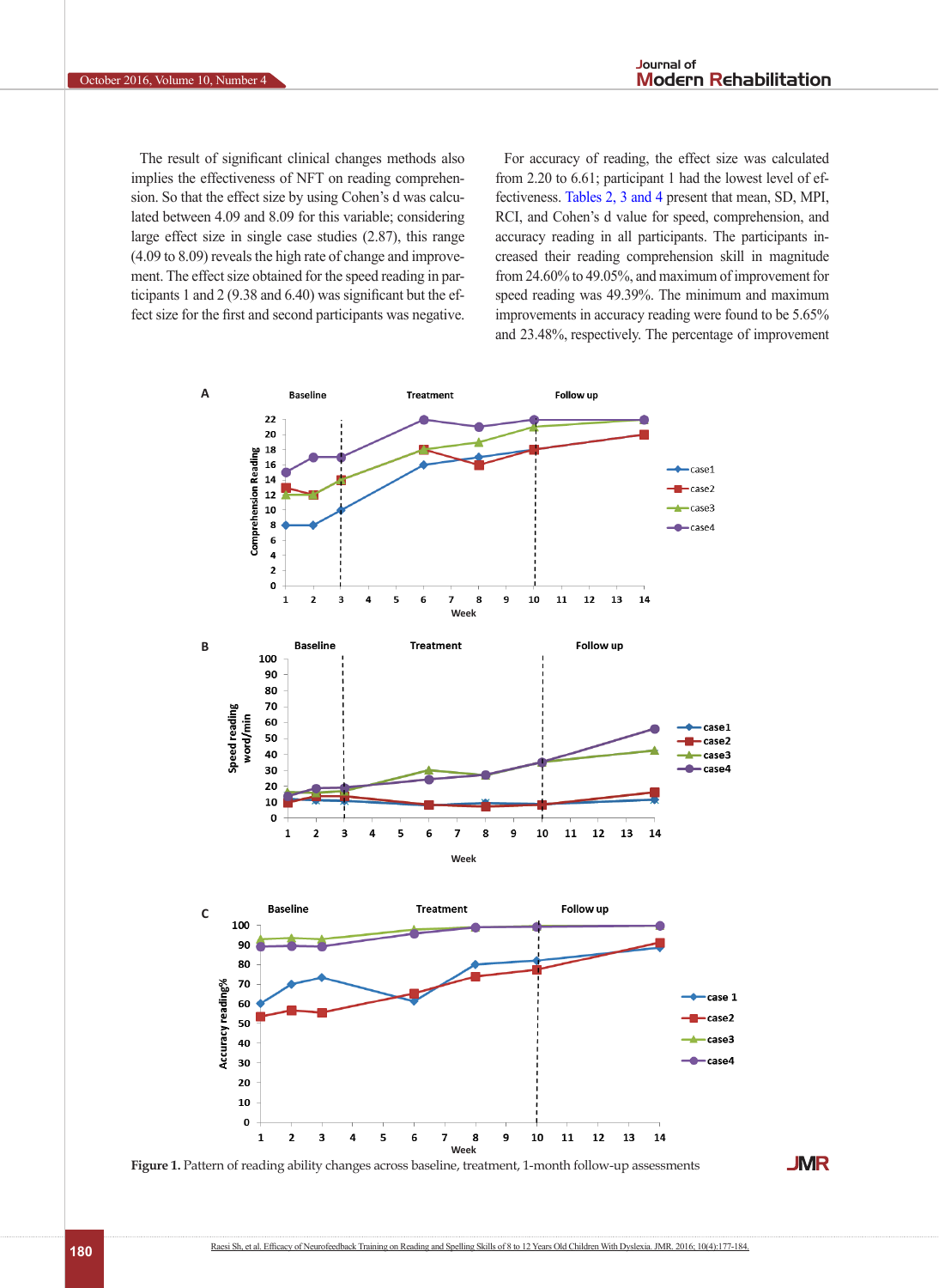|                   | Mean A. | Mean B | Mean A <sub>2</sub> | SD.A.        | SD.B | Cohen's d<br>$A - B$ | <b>RCI</b><br>$A, -A, (B-A)$ | <b>MPI</b><br>$A_1 - A_2$ | <b>MPI</b><br>$A_1 - B$ |
|-------------------|---------|--------|---------------------|--------------|------|----------------------|------------------------------|---------------------------|-------------------------|
| Case1             | 8.66    | 17     | 20                  | 1.15         | 1    | 8.09                 | 9.07(11.12)                  | 56.70%                    | 49.05%                  |
| Case <sub>2</sub> | 13      | 18     | 20                  | $\mathbf{1}$ | 2    | 4.09                 | 5.60(6.66)                   | 35%                       | 27.77%                  |
| Case3             | 12.66   | 19.33  | 22                  | 1.15         | 1.52 | 5.80                 | 7.47(8.89)                   | 42.45%                    | 34.50%                  |
| Case4             | 16.33   | 21.66  | 22                  | 1.15         | 0.57 | 5.79                 | 4.53(7.10)                   | 25.72%                    | 24.60%                  |
|                   |         |        |                     |              |      |                      |                              |                           | <b>JMR</b>              |

<span id="page-5-0"></span>**Table 2.** Scores of participants on comprehension reading skill at baseline, treatment, 1-month follow-up assessments

Abbreviations: A1: baseline phase; B: treatment phase; A2: follow-up; SD: Standard Deviation; MPI: Mean Percentage Improvement; RCI: Reliable change index

in baseline compared to follow-up phase implies an increasing trend for all participants in reading variables.

# **Spelling**

[Figure 2](#page-6-1) demonstrates performance of participants on spelling skill during baseline, treatment, and follow-up phases. According to the graph, increasing trend and positive slope for all participants can be seen in spelling. The scores of spelling skill in all participants after NFT according to reliable change index (1.96 equates to the 95% confidence interval) were statistically significant and reliable. Comparison of baseline treatment phases based on effect size (Cohen's d) also demonstrates significant progress with a maximum of 5.66 and minimum of 3.27. The mean percentage of improvement ranged from 21.05 to 200 indicates that the level of word spelling mistakes is reduced in all participants [\(Table 5\)](#page-6-2).

# **4. Discussion**

All participants showed significant improvement in accuracy and reading comprehension as well as spelling during 20 sessions of NFT. In other words, the findings of this study by using clinical significance methods show that NFT can improve reading skills of individuals with dyslexia. This result is in line with Norman and Walker [\[16\]](#page-8-1) study done on 12 children with dyslexia. They reported that increase in beta wave at T3 can improve the reading comprehension.

Thornton and Carmody [\[10\]](#page-7-5) mentioned that a subject earned a standard score in the reading comprehension test after 20 sessions and the other subject after 40 sessions of NFT. The results can be explained by considering the biological basis of dyslexia. Dysfunction of brain waves in areas related to reading (like temporal gyrus and inferior frontal areas in dyslexic children) is blamed for reading problems [\[14-16\]](#page-7-0). Because the superior temporal gyrus plays a role in word comprehension (phonemic composition, semantic and lexical representation), semantic processing, also integrating visual, auditory, perceptual and memory inputs to provide fluent reading, tuning beta wave in this area improves its performance and consequently may enhance reading comprehension [\[16\]](#page-8-1).

Costanzo, Menghini, Caltagirone, Oliveri, and Vicari [\[29\]](#page-8-9) found that the left superior temporal gyrus stimula-

<span id="page-5-1"></span>

|  |  |  |  | <b>Table 3.</b> Scores of participants on speed reading skill at baseline, treatment, 1-month follow-up assessments |
|--|--|--|--|---------------------------------------------------------------------------------------------------------------------|
|--|--|--|--|---------------------------------------------------------------------------------------------------------------------|

|                   | Mean A | Mean B | Mean A <sub>2</sub> | SD.A. | SD.B | Cohen's<br>$d$ A $-B$ | <b>RCI</b><br>$A, -A, (B-A)$ | <b>MPI</b><br>$A_1 - A_2$ | <b>MPI</b><br>$A - B$ |
|-------------------|--------|--------|---------------------|-------|------|-----------------------|------------------------------|---------------------------|-----------------------|
| Case1             | 11.46  | 8.8    | 11.76               | 0.66  | 0.65 | $-3.25$               | $0.03(-0.55)$                | 2.55%                     | $-30.22%$             |
| Case <sub>2</sub> | 12.48  | 8.16   | 16.47               | 2.09  | 0.55 | $-3.79$               | $0.43(-0.90)$                | 24.22%                    | $-52.94%$             |
| Case3             | 16.49  | 30.76  | 42.69               | 0.51  | 4.13 | 9.38                  | 2.85(2.97)                   | 61.37%                    | 49.39%                |
| Case4             | 17.29  | 28.95  | 56.26               | 3.05  | 5.45 | 6.04                  | 4.24(2.43)                   | 65.76%                    | 40.27%                |

**JMR** 

Abbreviations: A1, Baseline phase; B, Treatment phase; A2, Follow-up; SD, Standard Deviation; MPI, Mean Percentage Improvement; RCI, Reliable Change Index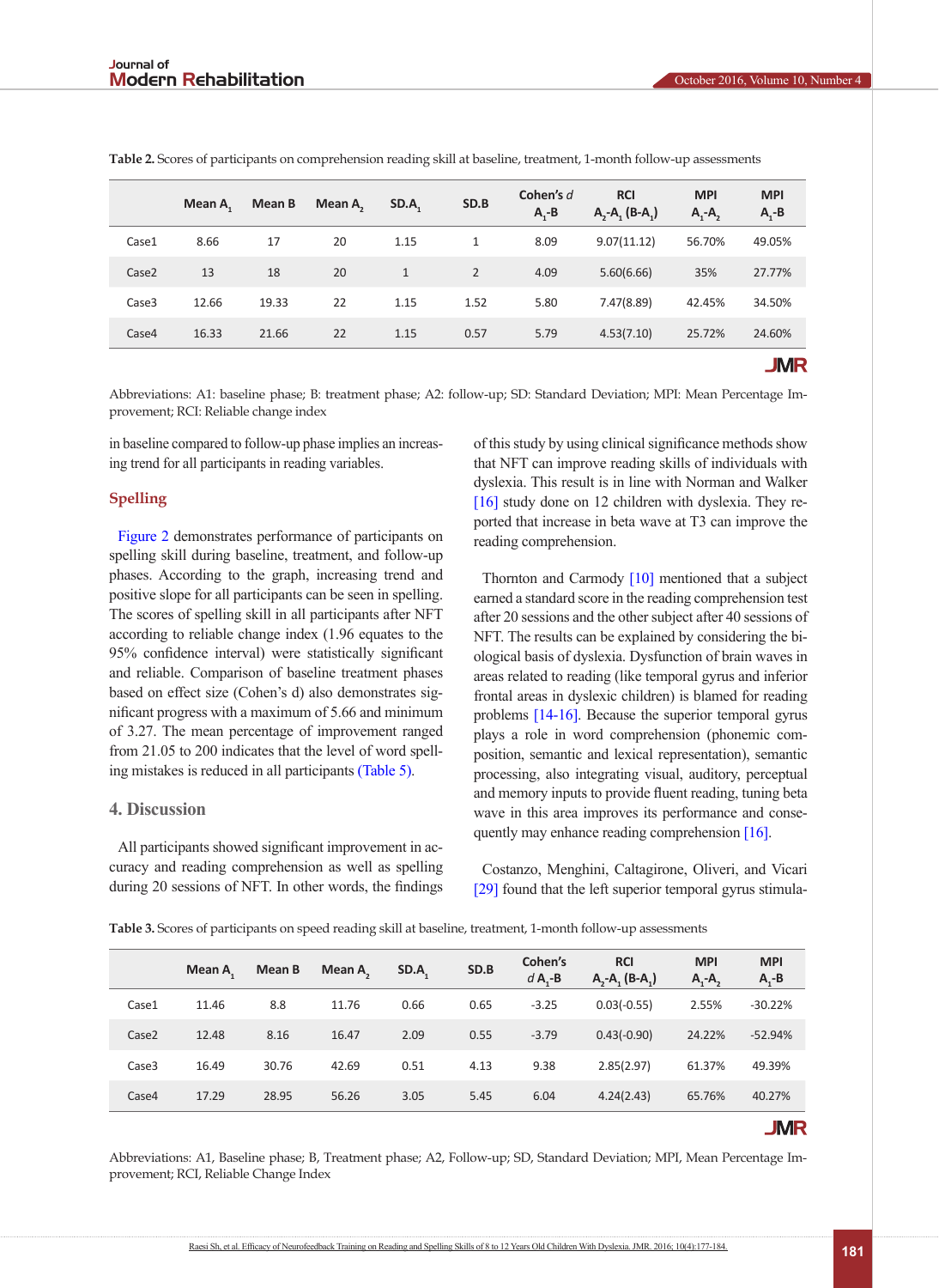|                   | Mean A | Mean B | Mean $A_n$ | SD.A. | SD.B  | Cohen's d<br>$A - B$ | <b>RCI</b><br>$A, -A, (B-A)$ | <b>MPI</b><br>$A_1 - A_2$ | <b>MPI</b><br>$A_1 - B$ |
|-------------------|--------|--------|------------|-------|-------|----------------------|------------------------------|---------------------------|-------------------------|
| Case1             | 67.98  | 74.60  | 88.74      | 6.89  | 11.32 | 2.20                 | 3.18(2.55)                   | 23.39%                    | 8.87%                   |
| Case <sub>2</sub> | 55.40  | 72.40  | 91.39      | 1.66  | 6.15  | 8.62                 | 5.52(6.56)                   | 39.38%                    | 23.48%                  |
| Case3             | 93.15  | 98.73  | 100        | 0.31  | 0.82  | 7.44                 | 1.05(2.15)                   | 6.85%                     | 5.65%                   |
| Case4             | 89.42  | 98.09  | 100        | 0.16  | 1.86  | 6.61                 | 1.62(3.34)                   | 10.58%                    | 8.83%                   |
|                   |        |        |            |       |       |                      |                              |                           | <b>JMR</b>              |

<span id="page-6-0"></span>**Table 4.** Scores of participants on accuracy reading skill at baseline, treatment, 1-month follow-up assessments

Abbreviations: A1, Baseline phase; B, Treatment phase; A2, Follow-up; SD, Standard Deviation; MPI, Mean PercentageImprovement; RCI, Reliable change index



<span id="page-6-1"></span>Figure 2. Pattern of spelling changes across baseline, treatment, 1-month follow-up assessments

**JMR** 

tion improved the text reading accuracy. As a result, increase in beta waves in the temporal region can also improve the reading accuracy as a cognitive task requires attention. Finally improving the reading accuracy will lead to progress in reading comprehension.

Several studies have reported that differences in theta waves (dyslexic in comparison with control) can be considered as an indicator of attentional dysfunction underpinning reading difficulties, also high levels of theta wave considered as evidence of less active task engagement [\[15,](#page-8-0) [30\]](#page-8-10).

Thus reducing this wave could lead to improvement in cognitive skills (such as attention). Mann, Lubar, Zimmerman, Miller, and Muenchen [\[31\]](#page-8-11) reported that in children with diagnosis of attention deficit, adjustment of beta and theta waves improves attention deficit. Thus increasing beta and reducing low waves such as theta, delta help rising attention and could have a significant

<span id="page-6-2"></span>**Table 5.** Scores of participants on spelling skill at baseline, treatment, 1-month follow-up assessments

|       | Mean A | Mean B | Mean A <sub>2</sub> | SD.A <sub>1</sub> | SD.B | Cohen's d<br>$A - B$ | <b>RCI</b><br>$A, -A, (B-A)$ | <b>MPI</b><br>$A, -A,$ | <b>MPI</b><br>$A - B$ |
|-------|--------|--------|---------------------|-------------------|------|----------------------|------------------------------|------------------------|-----------------------|
| Case1 | 12.66  | 19     | 17                  | 2.51              | 0    | 5.66                 | 4.1                          | 50.07%                 | 34.28%                |
| Case2 | 4.66   | 14     | 14                  | 1.15              | 2.64 | 6.81                 | 6.06                         | 200%                   | 200%                  |
| Case3 | 19     | 23     | 24                  | 2                 | 1    | 3.27                 | 2.59                         | 21.05%                 | 26.31%                |
|       |        |        |                     |                   |      |                      |                              |                        | <b>JMR</b>            |

Abbreviations: A1, Baseline phase; B, Treatment phase; A2, Follow-up; SD, Standard deviation; MPI, Mean percentage improvement; RCI, Reliable change index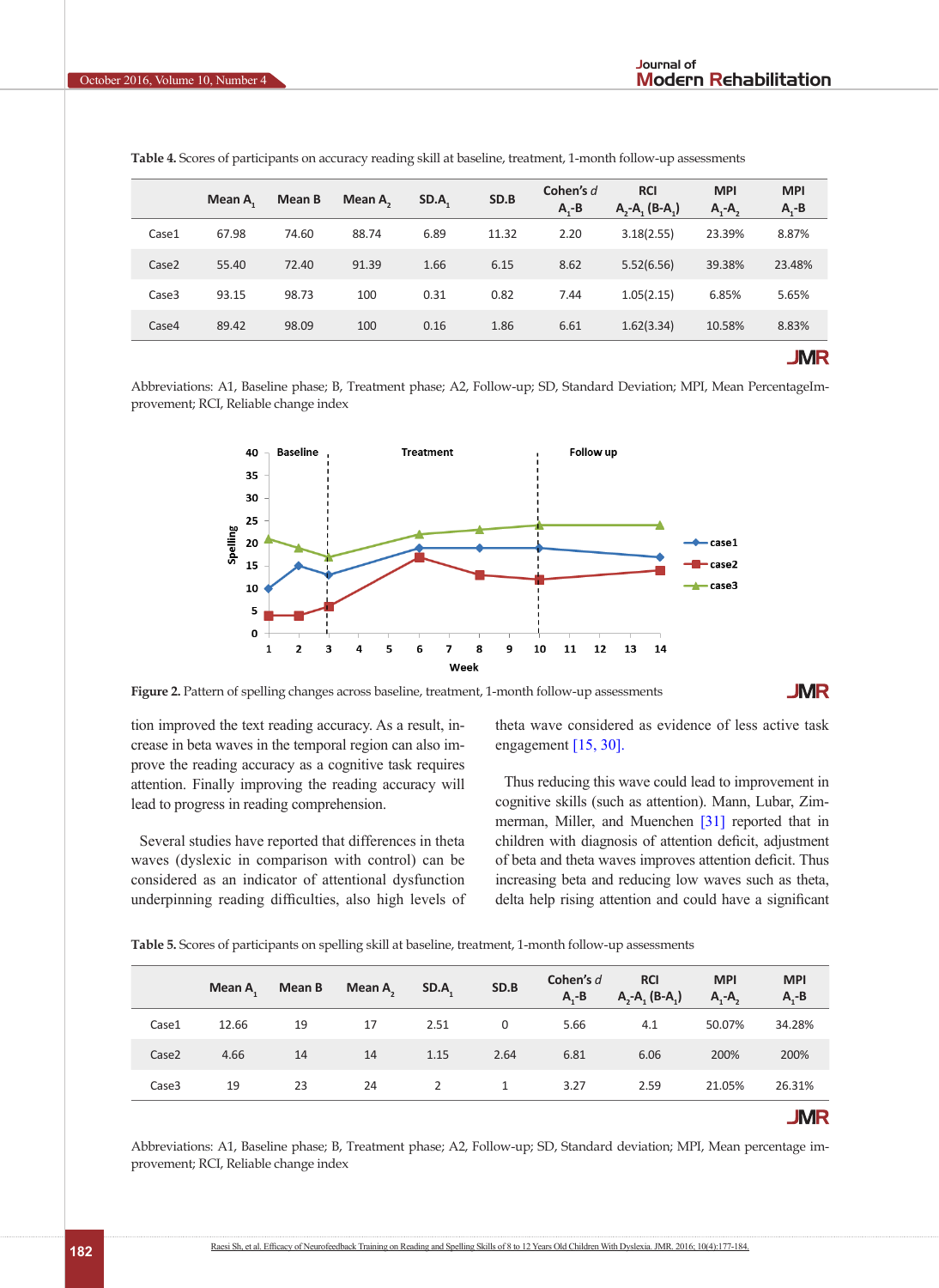role in reading accuracy. The inferior frontal gyrus plays a role in phonological processing and verbal working memory as potential factors in reading. Thus improving the performance of this area through adjusting the waves may be the reason to enhance reading accuracy [\[32,](#page-8-12) [33\]](#page-8-13).

[Orlando](http://www.tandfonline.com/author/Orlando%2C+Peter+C) and Rivera [\[34\]](#page-8-14) also reported increased reading accuracy as a result of NFT similar to our study but Breteler et al. [\[26\]](#page-8-6) observed no significant improvement in the reading ability in dyslexic children after 20 sessions of NFT  $\left[34\right]$ . NFT no improve speed reading in two participants, due to the low scores in reading accuracy pretest could be noted that trying to increase accuracy of reading with more attention to content cause reading speed was decreased [\[7\]](#page-7-7). La Marca [\[35\]](#page-8-15) mentioned that most participants did not read faster after 40 sessions NFT but their reading accuracy improved. So, it demonstrates that the intervention help participants to read with more attention to the content.

The results also indicated that the intervention mainly affects spelling. Referring to the under activation superior temporal gyrus in dyslexic for mapping auditory phonemes onto visual graphemes can cause difficulty in spelling [\[36\]](#page-8-16). Boosting the performance of this area might be an explanation for improved spelling. However, the increased attention (due to the reduction of theta and delta waves) also has an important role in reducing spelling errors. Breteler et al. also proposed that attentional processes are involved in improving spelling in individuals with dyslexia [\[26\]](#page-8-6).

Findings of this research support positive effect of NFT on spelling and reading skills (including accuracy and comprehension reading) in children with dyslexia. It seems that adjusting the function of the frontal and temporal areas leads to positive changes in reading. Also increase in cognitive skills such as attention following the reduction of slow wave in frontal lobe is associated with reducing errors in spelling and reading. These findings suggest that changes in behavior are a reflection of changes in the brain function. Therefore, the results confirmed the effectiveness of NFT on improving reading and spelling problems in children with dyslexia. The caution in generalization of these results is warranted with respect to small sample size; however, it is suggested that further research with larger sample size and control group be conducted.

# **Acknowledgments**

This research was carried out at Rehabilitation Faculty Neurofeedback Lab and was Financialy supported by Tehran University of Medical Sciences.

# **Conflict of Interest**

The authors declared no conflicts of interest.

### **References**

- <span id="page-7-0"></span>[1] Ferrer E, Shaywitz BA, Holahan JM, Marchione K, Shaywitz SE. (2010). Uncoupling of reading and IQ over time empirical evidence for a definition of dyslexia. Psychological science, 21(1), 93-101.
- <span id="page-7-1"></span>[2] Shaywitz SE. Dyslexia. New England Journal of Medicine. 1998; 338(5):307–12. doi: 10.1056/nejm199801293380507
- <span id="page-7-2"></span>[3] Simos PG, Fletcher JM, Bergman E, Breier JI, Foorman BR, Castillo EM, et al. Dyslexia-specific brain activation profile becomes normal following successful remedial training. Neurology. 2002; 58(8):1203–13. doi: 10.1212/wnl.58.8.1203
- <span id="page-7-3"></span>[4] Burton MW, Small SL, Blumstein SE. The role of segmentation in phonological processing: An FMRI investigation. Journal of Cognitive Neuroscience. 2000; 12(4):679–90. doi: 10.1162/089892900562309
- [5] Burton M. The role of inferior frontal cortex in phonological processing. Cognitive Science. 2001; 25(5):695–709. doi: 10.1016/s0364-0213(01)00051-9
- [6] Jobard G, Vigneau M, Mazoyer B, Tzourio-Mazoyer N. Impact of modality and linguistic complexity during reading and listening tasks. NeuroImage. 2007; 34(2):784–800. doi: 10.1016/j.neuroimage.2006.06.067
- <span id="page-7-7"></span>[7] Vellutino FR, Fletcher JM, Snowling MJ, Scanlon DM. Specific reading disability (dyslexia): What have we learned in the past four decades? Journal of Child Psychology and Psychiatry. 2004; 45(1):2–40. doi: 10.1046/j.0021-9630.2003.00305.x
- [8] Zatorre R, Evans A, Meyer E, Gjedde A. Lateralization of phonetic and pitch discrimination in speech processing. Science. 1992; 256(5058):846–9. doi: 10.1126/science.1589767
- <span id="page-7-4"></span>[9] Snowling MJ. Phonemic deficits in developmental dyslexia. Psychological Research 1981; 43(2):219–34. doi: 10.1007/ bf00309831
- <span id="page-7-5"></span>[10] Thornton KE, Carmody DP. Electroencephalogram biofeedback for reading disability and traumatic brain injury. Child and Adolescent Psychiatric Clinics of North America 2005; 14(1):137–62. doi: 10.1016/j.chc.2004.07.001
- <span id="page-7-6"></span>[11] Brown WE, Eliez S, Menon V, Rumsey JM, White CD, Reiss AL. Preliminary evidence of widespread morphological variations of the brain in dyslexia. Neurology. 2001; 56(6):781–3. doi: 10.1212/wnl.56.6.781
- [12] Foster LM., Hynd GW, Morgan AE, Hugdahl K. P Planum temporale asymmetry and ear advantage in dichotic listening in developmental dyslexia and Attention-Deficit/ Hyperactivity Disorder (ADHD). Journal of the International Neuropsychological Society. 2002; 8(1):22-36. doi: 10.1017/ s1355617701020033
- [13] Pennington BF, Filipek PA, Lefly D, Churchwell J, Kennedy DN, Simon JH, et al. Brain morphometry in reading-